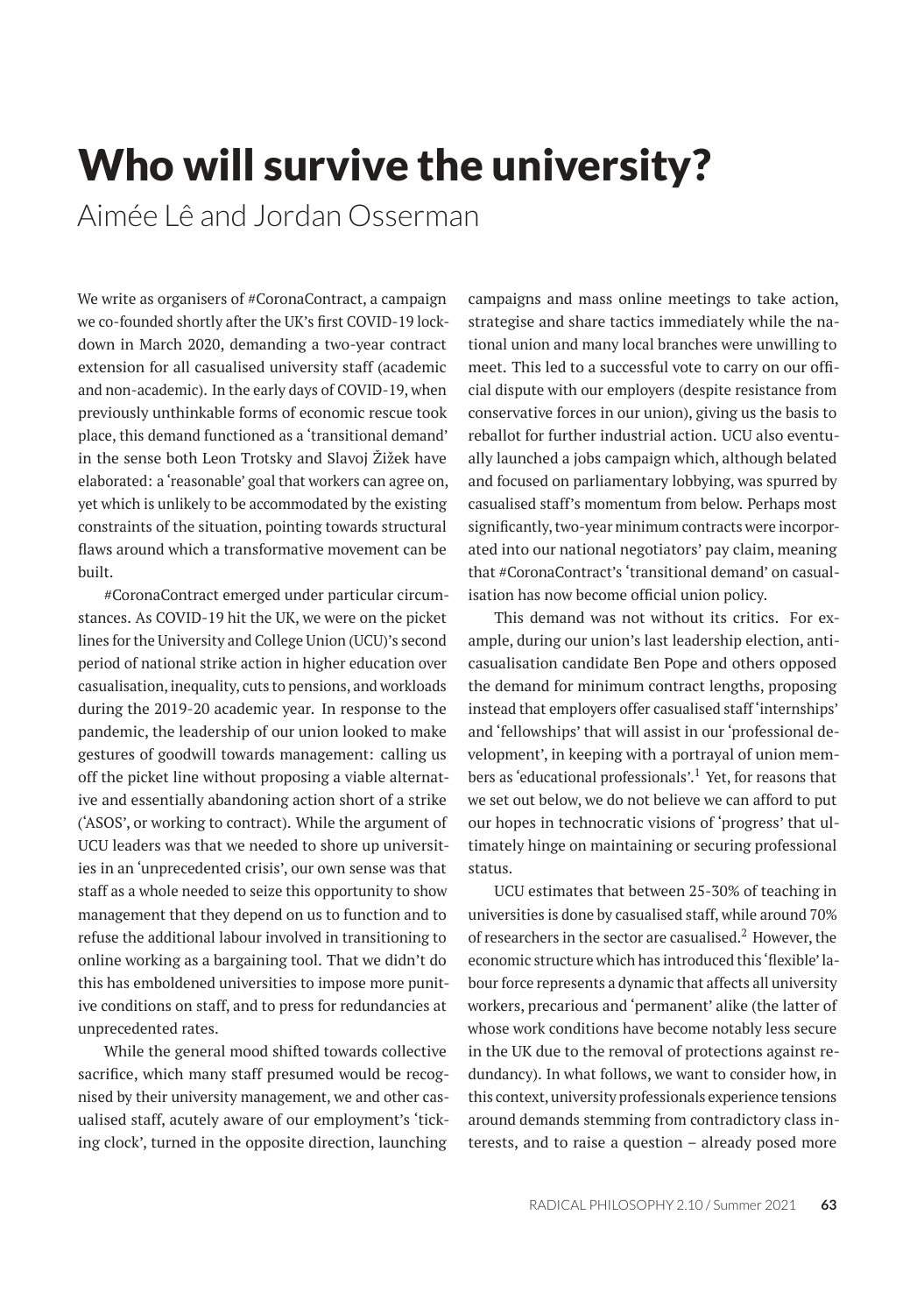

generally during the Corbyn project – about the role of 'professionals' in bringing about political and economic change for the working class as a whole.

## **Are we professionals?**

While universities also employ workers in 'traditional' working class occupations (such as cleaners and catering staff), by far the largest layer of university staff is 'professional' academic and academic-related staff.<sup>3</sup> Although these have historically been drawn from the privileged elite, recent years have seen some degree of demographic change and diversification, concomitant with deteriorating working conditions. Unsurprisingly, the most insecure staff are more likely to be female and non-white.<sup>4</sup>

When Barbara and John Ehrenreich first coined the term 'professional-managerial class' in the journal *Radical America* in 1977, it was meant to encompass precisely these workers in the professions.<sup>5</sup> The 'PMC', the Ehrenreichs wrote, consisted of:

salaried mental workers who do not own the means of production, and whose major function in the social division of labour may be described broadly as the reproduction of capitalist culture and capitalist class relations … scientists, engineers, teachers, social workers, writers, accountants, lower- and middle-level managers and administrators, etc.<sup>6</sup>

The Ehrenreichs' analysis was particularly concentrated on the university setting, to account for the cultural differences between student radicals and the traditional working class. These radicals were 'professionals in training', who, while exposed to capitalist greed and irrationality, in their potential future roles as rationalisers and managers of capitalist systems simultaneously had an interest in suppressing the working class. The Ehrenreichs mapped out two paths for those who wanted to escape this destiny: either actively working against their own class background through joining the new Communist parties and disavowing their PMC origins, or becoming 'radicals in the professions' whose attempts to popularise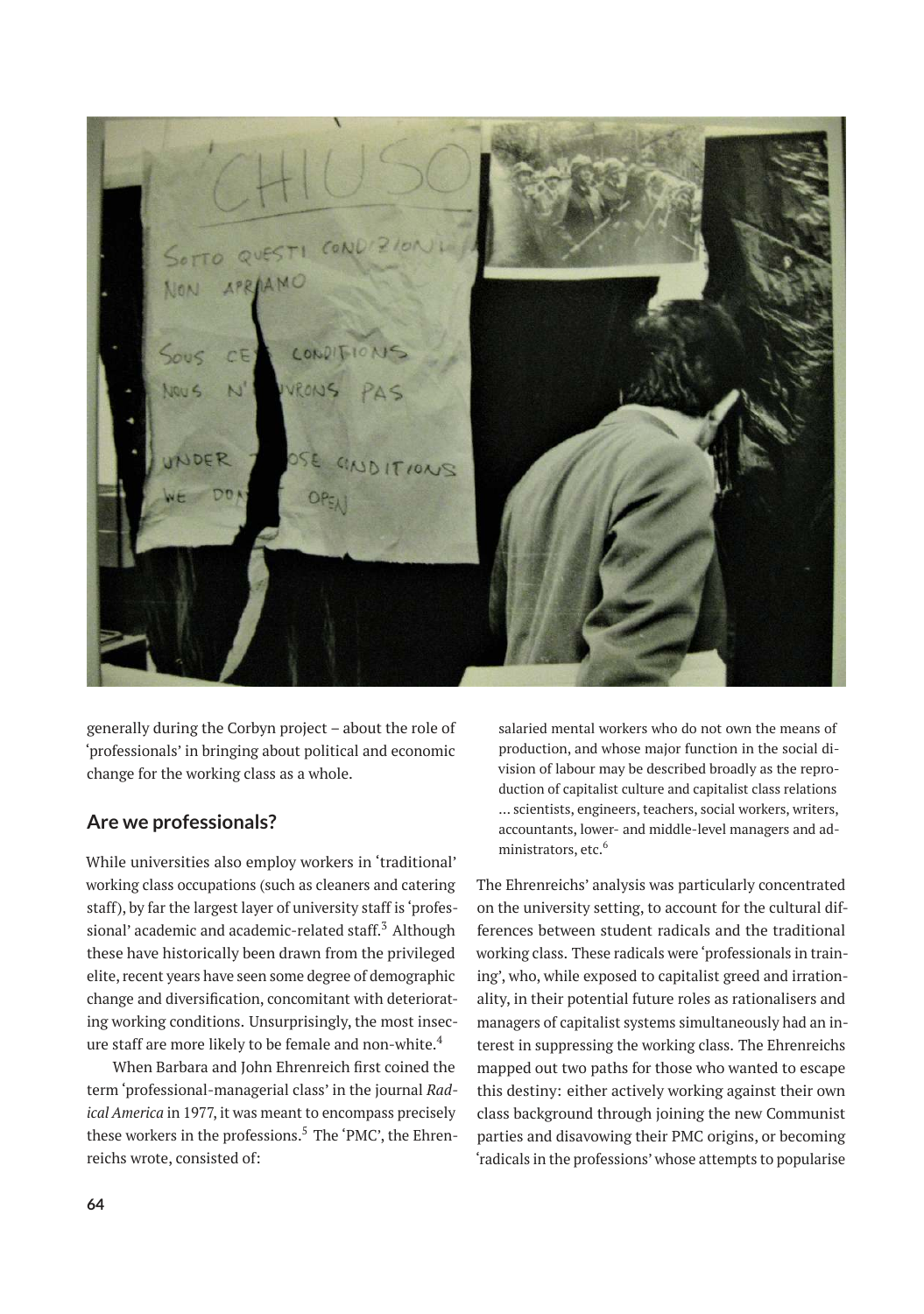and politicise (to say nothing of 'proletarianise') their white-collar work largely failed despite their best efforts.

The idea of the PMC as a separate class was, and remains, controversial. Debates around the term have re-emerged on the left today in relation to growing militancy among members of the professions, such as nurses, journalists, tech workers and teachers, alongside a renewed scepticism about how professional status conditions workers ideologically and differentiates them from those who are most exploited.<sup>7</sup> These debates re-pose the question of whether these workers compose a separate class or are in essence still part of the expropriated working class in the traditional Marxist two-tier system. The most compelling analysis in our view is that the PMC is not a full class in itself but a contradictory 'class fraction', composed of simultaneous yet divergent imperatives which divide members between the interests of labour and capital. $8$  Groupings within the PMC, therefore, can take positions that align with bourgeois or working-class interests. One recent example in this vein is the battle over returns to in-person work in the Chicago Public Schools system, where teachers' refusals of unsafe working conditions were most forcefully opposed by other professionals working from home.

While most university workers form part of this contradictory grouping, conflicts deriving from differences within this group can create tensions in terms of formulating demands and priorities, and can introduce intragroup battles between the interests of labourers and reactionary positions that support the interests of capital. In addition, the potential for some members of this group to slip out of the professions entirely – to not obtain or retain positions as 'salaried mental workers' – must be included as part of the progression of downward mobility. One provocative argument, for instance, suggests that university labour functions as a two-tier system: secure staff with managerial roles vs. all insecure staff, including staff in 'professional' roles alongside e.g. cleaners and maintenance workers (so emphasising solidarity between these groups). Nevertheless, the likelihood that unemployed professional workers will find other work within the professions – and the persistence of a layer of elites who hold university jobs while not needing to make a living from them – suggests that an emphasis on shared precarity in university work has its limits.

Moreover, while university workers experience

widening precarity across a range of uneven axes, it is not inevitable that these workers will become more radical or allied with working-class movements. Those who can afford to continue working in the sector may cling on to whatever vestiges of professional status remain available, perhaps buttressed by pre-existing privilege/wealth. The worse these conditions get, the more relevant the analysis of workers' contradictory positioning becomes.

#### **Paid in pleasure**

The conditions of casualised work in the sector (which both precarious and permanent staff increasingly experience) impact us psychologically, and this in turn affects our ability to collectively organise. On the one hand, we enjoy a high degree of autonomy and pleasure in our labour compared to most other forms of work, but we are downwardly mobile, insecurely employed, and undergoing deskilling (for example through the division of research and teaching). Consequently, and in keeping with larger trends under neoliberalism and the gig economy, we must spend a large amount of time marketing ourselves, managing our own social reproduction along the lines of the market, and competing with a reserve army of labour (including our own students, on whom universities are currently capitalising to further erode our pay, such as by getting undergraduates to do our administrative work during online seminars for free as 'virtual assistants'). These processes of self-management are all supposedly voluntary, which has pernicious effects on our sense of freedom, agency, (professional) identity, and intellectual life.

Accordingly, we find ourselves both driven to narcissism in order to self-promote and make ourselves employable (witness the dramatic rise in 'academic Twitter'), and inhibited in our ability to work, ridden with guilt and anxiety. We convince ourselves that our excessive working hours are either a result of personal insufficiency/inexpediency, or in service of personal development and therefore uncompensatable. Our actual vulnerability as workers on the market receives its inverse mirror image in superegoic fantasies of mastery and self-sufficiency, which inhibit our participation in egalitarian exchange. As Aimie Purser writes for the Nottingham UCU Mental Health campaign group, 'I (and my PhD) only have meaning inside the system. And inside that intensely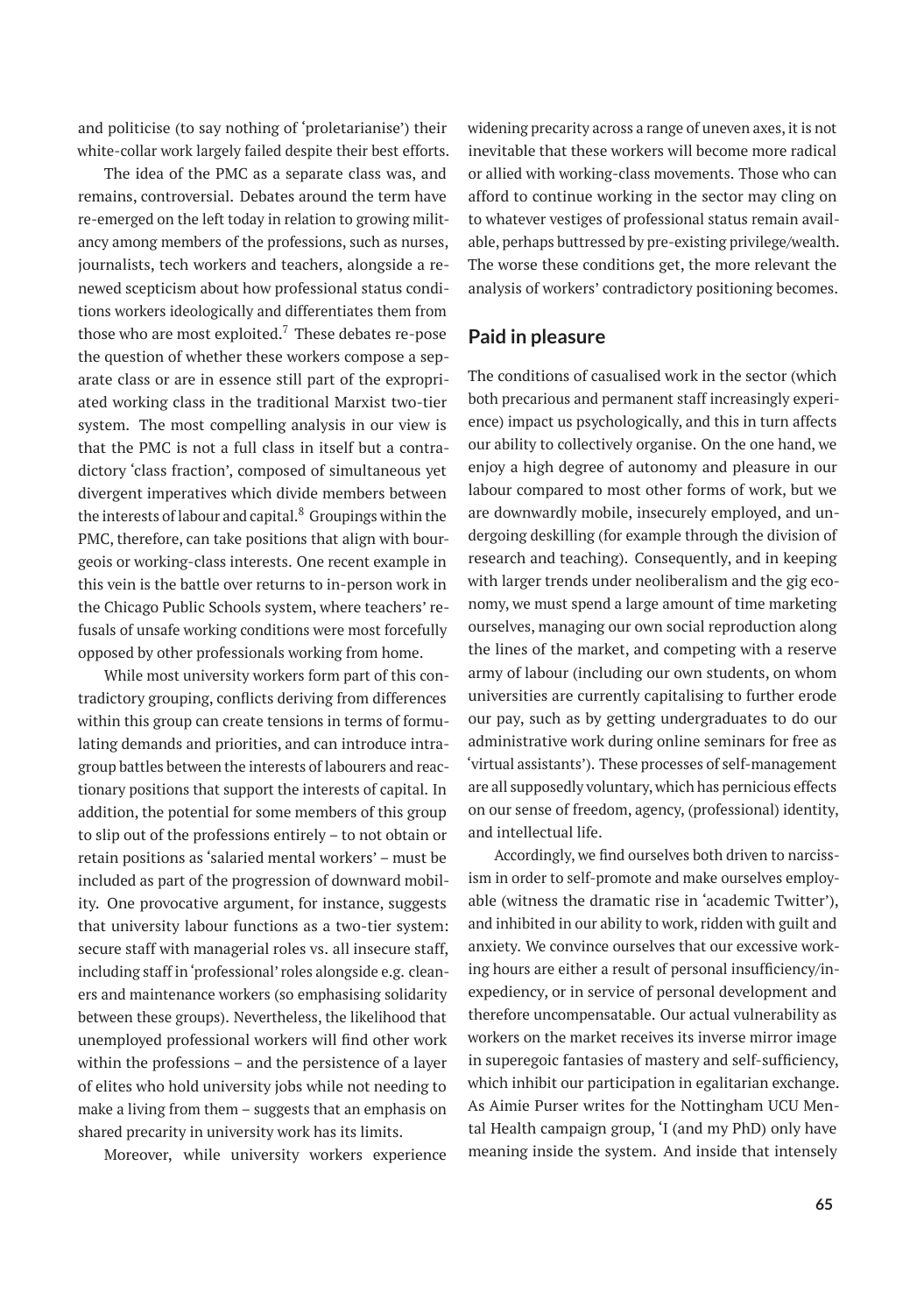demanding relationship, we are constantly told that however much we give of ourselves ... we are not enough'.<sup>9</sup> Moreover, the persecutory nature of capitalism inhibits our efficiency as we attempt to 'steal our time back' from the university, sometimes unconsciously and in a self-defeating way. Perhaps procrastination and writer's block (to say nothing of the more serious mental health crises and even suicides in the sector) are so endemic in part because, in the absence of a militant left, they are a form of protest towards the Other of capitalist time, redirected towards the self.

The university provides us with wages and to some extent with the fixed capital necessary to produce research outputs, degrees and services. While there is some mystification here, it is also true that we require facilities and accreditation to perform much of this work. Nevertheless, there is another side to our labour, our autonomous intellectual activity, which is not inherently confined to or dependent on the employer to operate. We lose sight of this when we understand our activity as something the university *gives us*, or makes possible, through its training, verification processes, library access, academic community, and most crucially, the university brand, rather than viewing our labour as something the university *purchases from us* for its own ends, and as power which we might be able to retain outside of its walls (for example, in public 'strike universities').

It is sometimes said that the enjoyable and enviable part of being an academic is that our work is not fully alienated. But it is precisely this promise of utopian unalienated labour within the traditional wage relation that prevents us from sufficiently opposing our employers, instead harbouring the fantasy that we are getting something uncompensatable out of the extra time worked, or that we should wait for a secure and rewarding job, when our time will be valued finally as full-time. The latter is, in Lacanian terms, an expression of obsessional neurosis wherein, rather than confronting the reality of our lack and charting our own path accordingly, we insist on the illusion that somebody *else* possesses wholeness (perhaps a senior permanent academic) and, stultified, hope for their death.<sup>10</sup>

For connected reasons, we also see the current debate over online education as really about the issue of compensation and recognition, rather than pedagogy. Arguments which raise the value of face-to-face teaching are terrorised by the potential of automation to intervene in the market value of the university and the role of the instructor as someone who artisanally sells his or her educational labour. We could alternately view automation as a labour-saving process with immense liberatory and pedagogical potential, from which we are barred under capitalism because it would also make our drudgery, and therefore us, obsolete. The reactionary but understandable impulse therefore emerges to protect even archaic forms of work as long as it preserves our jobs.

We should be suspicious of the pleasure we receive from our work, given that the university offers it instead of payment (even if this pleasure also points towards the potential of a socialist society where we may enjoy the free sharing of knowledge without worrying about payment). Thus while we are being paid in pleasure, we should firmly demand that we are paid for our hours.

### **Contradictory realignment**

Despite all of these inhibiting dynamics, casualised staff have been at the forefront of recent university struggles internationally, in many cases in a dual capacity as postgraduate student teachers. $11$  The two main features of our work that disempower and impoverish us – disposability and quantified time – also encourage our militant perspective. Universities are particularly dependent on us as among the most exploited workers relative to the value we produce, and this means we have the potential to be extremely disruptive if we act collectively.

First, if we withdraw our labour *en masse* this will have an immediate and decisive impact, since the number of hours we are contracted to work is flagrantly and systematically under-estimated (and this even before management used the pandemic to enforce massive increases in uncompensated workload). Some of the more dramatic and successful forms of industrial action have involved forms of working to contract or ASOS, led by casualised staff refusing to work beyond the meagre hours they are contracted for.<sup>12</sup> When casualised staff refuse marking in particular, as in recent boycotts, an entire course can collapse. As universities further stretch workloads and slash staffing budgets, this need for staff to plug the gaps will only increase. Second, as a disposable workforce, we are particularly sensitive to how shifts in the global economy directly affect our working condi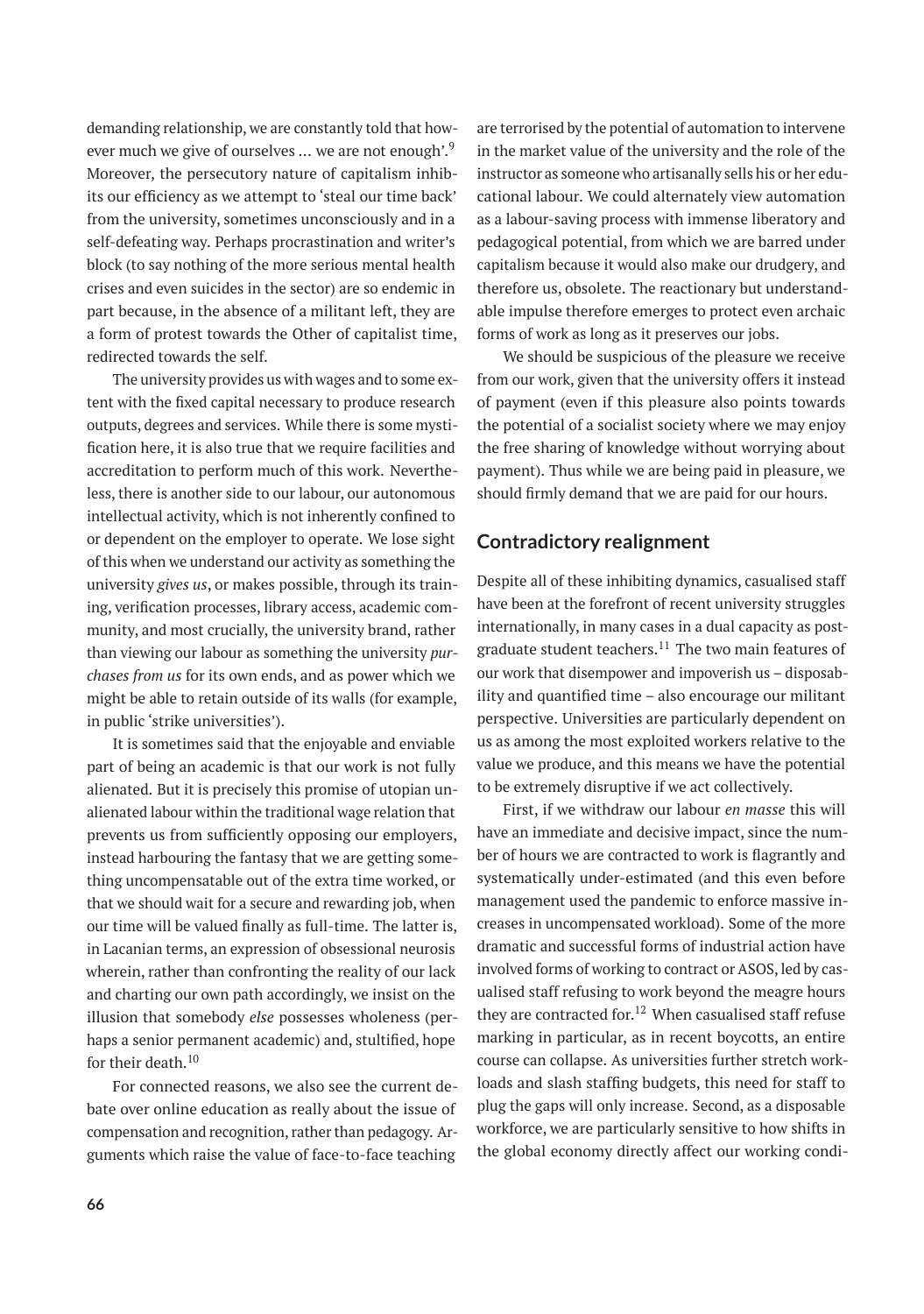tions and future, because we are constantly on the labour market. Our awareness of how radically our lives could be reshaped even by modest improvements, and how little we have to lose, means that we can be determined fighters for our demands.

However, we also see a professional discourse emerging in our union, and in the broader political sphere, which no doubt resonates with what many workers believe. The idea is that we can come up with more rational management solutions, and that 'smart policy' is the solution to our economic problems. Inherent in these proposals is the idea that the contradictions of labour and capital can be held at arm's length, or even that university workers and management, despite conflicts over working conditions, may have an ultimately shared interest in keeping universities afloat. But as we have suggested already, this approach is fraught with significant contradictions, the most severe of which are practical ones.

One obvious line of critique is that a return to more professional autonomy and control by the most secure workers would not necessarily benefit anyone else. Professional autonomy is essentially a nostalgic fantasy unless it is tethered to a political project which would universalise this autonomy and not limit it to the professions. Intellectuals need to advocate for those aspects of our work that *are* important – namely, what autonomy remains in our work – to be generalised: the ability to decide what research projects we think are meaningful to pursue, for example, is equally something that workers in general deserve as part of the process of democratic ownership of the workplace. Similarly the participation of the public in knowledge-production is crucial. Sabbaticals, flexible hours, access to information and technology: we should not treat these as rewards that compensate for how hard we work but as rights that all people should fight for.

More saliently, as a group, professionals are unable to seize power because society as a whole does not depend on us; the more marketised and purely empty the education and research we pursue, the more this is true. In a capitalist society we cannot realistically fight for a set of specific professional interests and expect to win against the relentless incentives of profit-making. The impossibility of withstanding that onslaught suggests that university activism alone, however inspiring, cannot

deliver us past our current state. Without an alliance with the broader working class, of which we are a (contradictory) part, through organisations and coalitions that extend beyond our own workplaces, we will not succeed at turning the tide.

This does not mean that we should write off the university as such, despite its obvious limitations. Our professional training is valuable, which is why it extends beyond a commodity into concrete values in people's lives – for example, in the university-led scientific discovery of mRNA vaccines – and points towards what we could achieve under a planned economy.<sup>13</sup> Nevertheless, those 'abolitionist' currents which suggest that our objective interests as workers lie with the broader working class and not within the university, while questionable as regards their economic determinism, are essentially correct on the subjective level, in that struggle around our working conditions can enable a working-class realignment. Intellectuals and professional workers can, and should, see their ultimate interests as only being truly realisable through a struggle for the emancipation of society as a whole, which would inevitably transform universities.<sup>14</sup> Without awareness of our own contradictory position, we will remain a poorly defined set of peripheral actors within the university, though paradoxically essential to its functioning, on a pathway towards professionalisation that is constantly eroded. Yet we can observe some recent signs of heightened consciousness from the 'declassed fragments',  $15$  not least workers' willingness to put pressure on our workplaces, formulate demands, and operate under a collective banner.<sup>16</sup> The negative space we occupy within the university now has a name: casualised staff. $17$ 

*Aimée Lê is a Vietnamese American writer. She is Associate Lecturer in Creative Writing at Exeter University and an associate member of the Royal Holloway Poetics Research Centre. Jordan Osserman is a Postdoctoral Researcher on theWaiting Times project, based in the Department of Psychosocial Studies at Birkbeck, and a clinical trainee with The Site for Contemporary Psychoanalysis.*

#### Notes

1. Pope won the election over our own candidate Sam Morecroft, although he retracted his proposal following significant outcry.